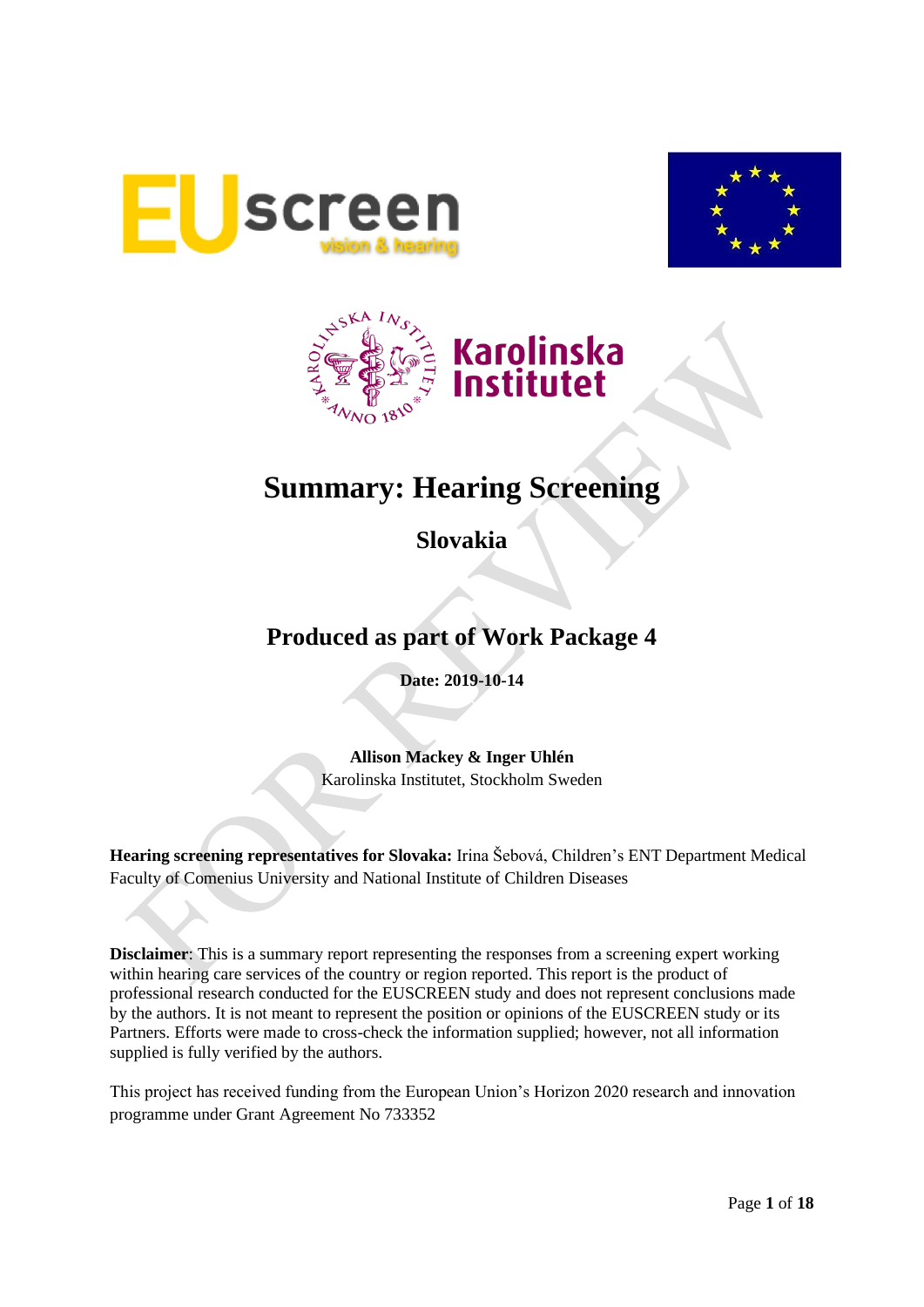

 $\begin{pmatrix} x^* & x \\ x & x \end{pmatrix}$ 

# **Table of Contents**

| 1.   |  |
|------|--|
| 2.   |  |
| 3.   |  |
| 3.1. |  |
| 3.2. |  |
| 3.3. |  |
| 4.   |  |
| 5.   |  |
| 5.1. |  |
| 5.2. |  |
| 5.3. |  |
| 5.4. |  |
| 6.   |  |
| 6.1. |  |
| 6.2. |  |
| 6.3. |  |
| 7.   |  |
| 7.1. |  |
| 7.2. |  |
| 7.3. |  |
| 8.   |  |
| 8.1. |  |
| 8.2. |  |
| 8.3. |  |
| 8.4. |  |
| 8.5. |  |
| 8.6. |  |
| 9.   |  |
| 9.1. |  |
| 9.2. |  |
| 9.3. |  |
| 9.4. |  |
| 10.  |  |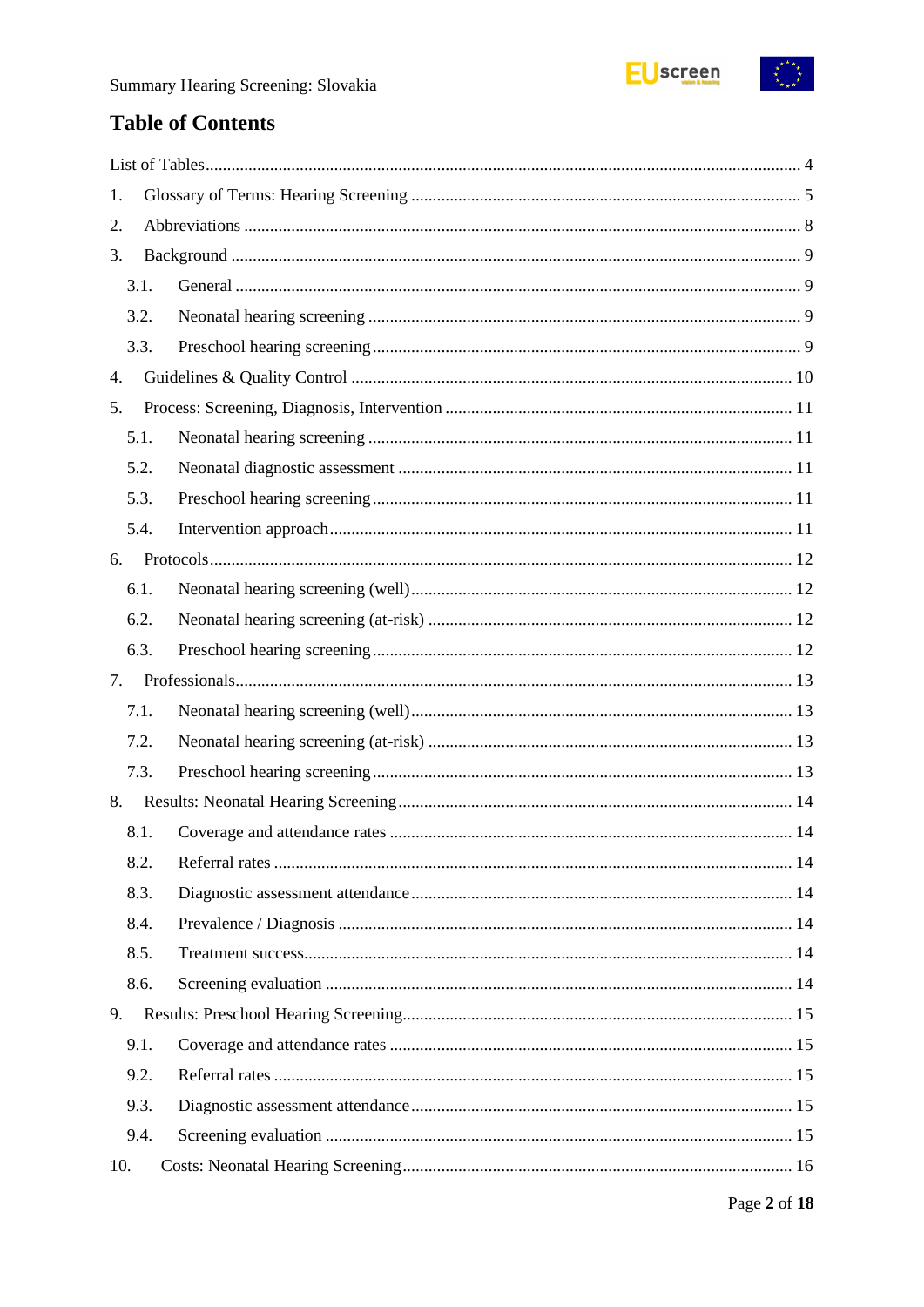

| 10.1. |  |
|-------|--|
| 10.2. |  |
| 10.3. |  |
| 10.4. |  |
| 10.5. |  |
| 10.6. |  |
| 11.   |  |
| 11.1. |  |
| 11.2. |  |
|       |  |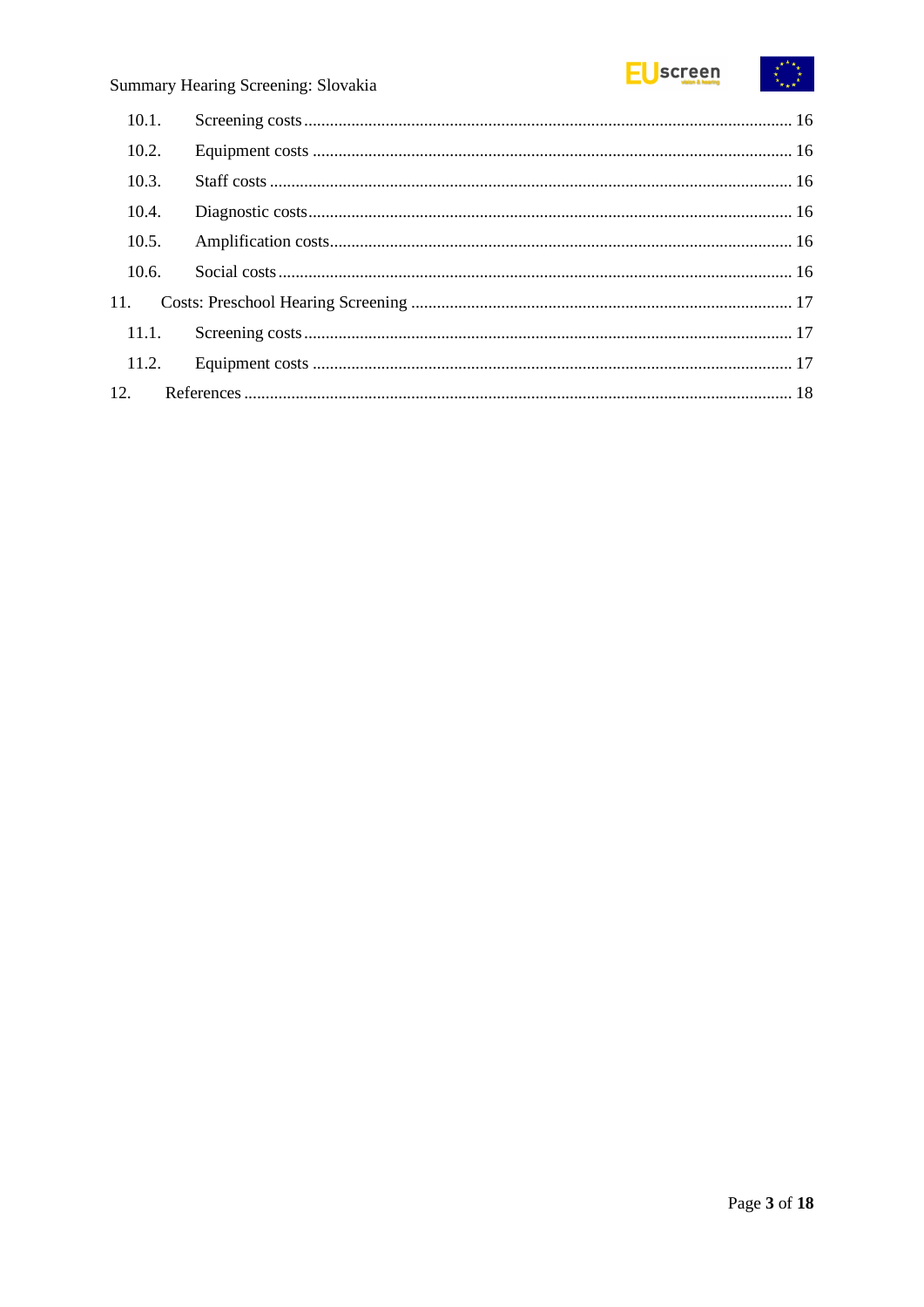

# <span id="page-3-0"></span>**List of Tables**

| Table 1: Process for neonatal hearing screening for well, healthy infants in Slovakia 12 |  |
|------------------------------------------------------------------------------------------|--|
|                                                                                          |  |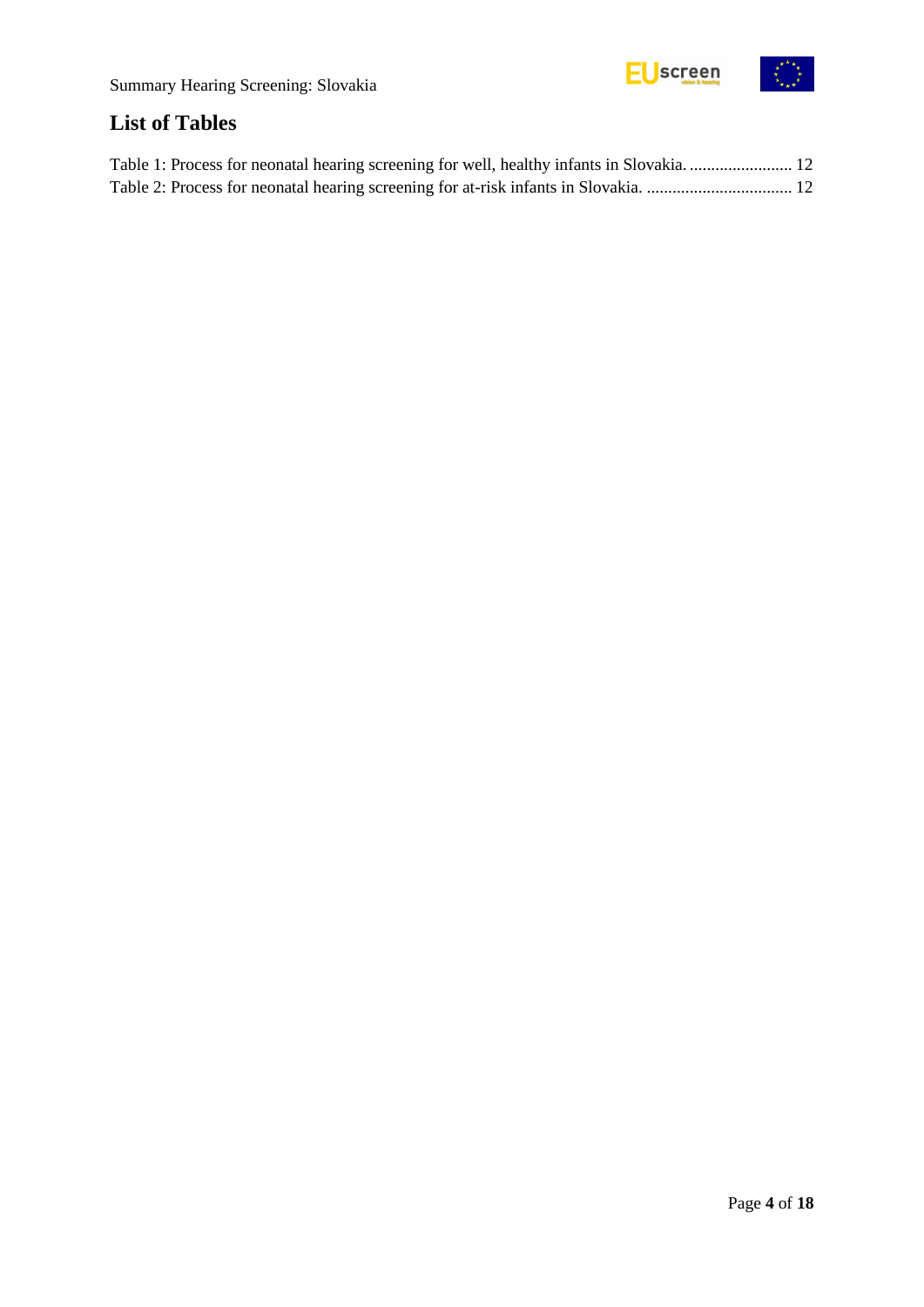# <span id="page-4-0"></span>**1. Glossary of Terms: Hearing Screening**

| <b>Abnormal test result</b>                     | A test result where a normal "pass" response could not be detected under<br>good conditions. The result on screening equipment may indicate "no<br>response," "fail," or "refer."                                                                                                                                                                                                                                                                                                                                                                                                                                                                                                                                                                                |  |  |
|-------------------------------------------------|------------------------------------------------------------------------------------------------------------------------------------------------------------------------------------------------------------------------------------------------------------------------------------------------------------------------------------------------------------------------------------------------------------------------------------------------------------------------------------------------------------------------------------------------------------------------------------------------------------------------------------------------------------------------------------------------------------------------------------------------------------------|--|--|
| <b>Attendance rate</b>                          | The proportion of all those invited for screening that are tested and receive<br>a result,<br>Invited for screening includes all those that are offered the<br>screening test.<br>Tested and receive a result could be a "pass" or "fail".<br>Attendance rate provides information on the willingness of families to<br>participate in screening.                                                                                                                                                                                                                                                                                                                                                                                                                |  |  |
| <b>Attendance rate in</b><br>first year of life | See definition of Attendance rate.<br>The calculation cut-off is after one year of life.                                                                                                                                                                                                                                                                                                                                                                                                                                                                                                                                                                                                                                                                         |  |  |
| <b>Compliance with</b>                          | The percentage of those who are referred from screening to a diagnostic<br>assessment that actually attend the first diagnostic assessment.                                                                                                                                                                                                                                                                                                                                                                                                                                                                                                                                                                                                                      |  |  |
| referral (percentage)                           | Percentage of compliance provides information on the willingness of<br>families to attend the diagnostic assessment after referral from screening.                                                                                                                                                                                                                                                                                                                                                                                                                                                                                                                                                                                                               |  |  |
| <b>Coverage</b>                                 | The proportion of those eligible for screening that are tested and receive a<br>result within a specific time.<br>Eligible for screening includes those within the population that are<br>covered under the screening or health care program.<br>Tested and receive a result could be a "pass" or "refer to<br>diagnostic assessment".<br>Specific time can be defined, such as 1 month after birth, 3 months<br>after birth, etc.<br>Coverage provides information on the overall effectiveness and timeliness<br>of a complete screening programme.<br>Factors such as being offered screening, willingness to participate, missed<br>screening, ability to complete the screen, and ability to document the<br>screening results will influence the coverage. |  |  |
| <b>Coverage in first</b><br>year of life        | See definition of Coverage.<br>The specific time is pre-defined as within the first year of life.<br>In other words, the coverage is the proportion of those eligible for<br>screening that complete the screening sequence to a final result within the<br>first year of life.                                                                                                                                                                                                                                                                                                                                                                                                                                                                                  |  |  |
| <b>False negatives</b>                          | The percentage of infants/children with a hearing loss (defined by the<br>target condition) that receive a result of "pass" during screening.                                                                                                                                                                                                                                                                                                                                                                                                                                                                                                                                                                                                                    |  |  |

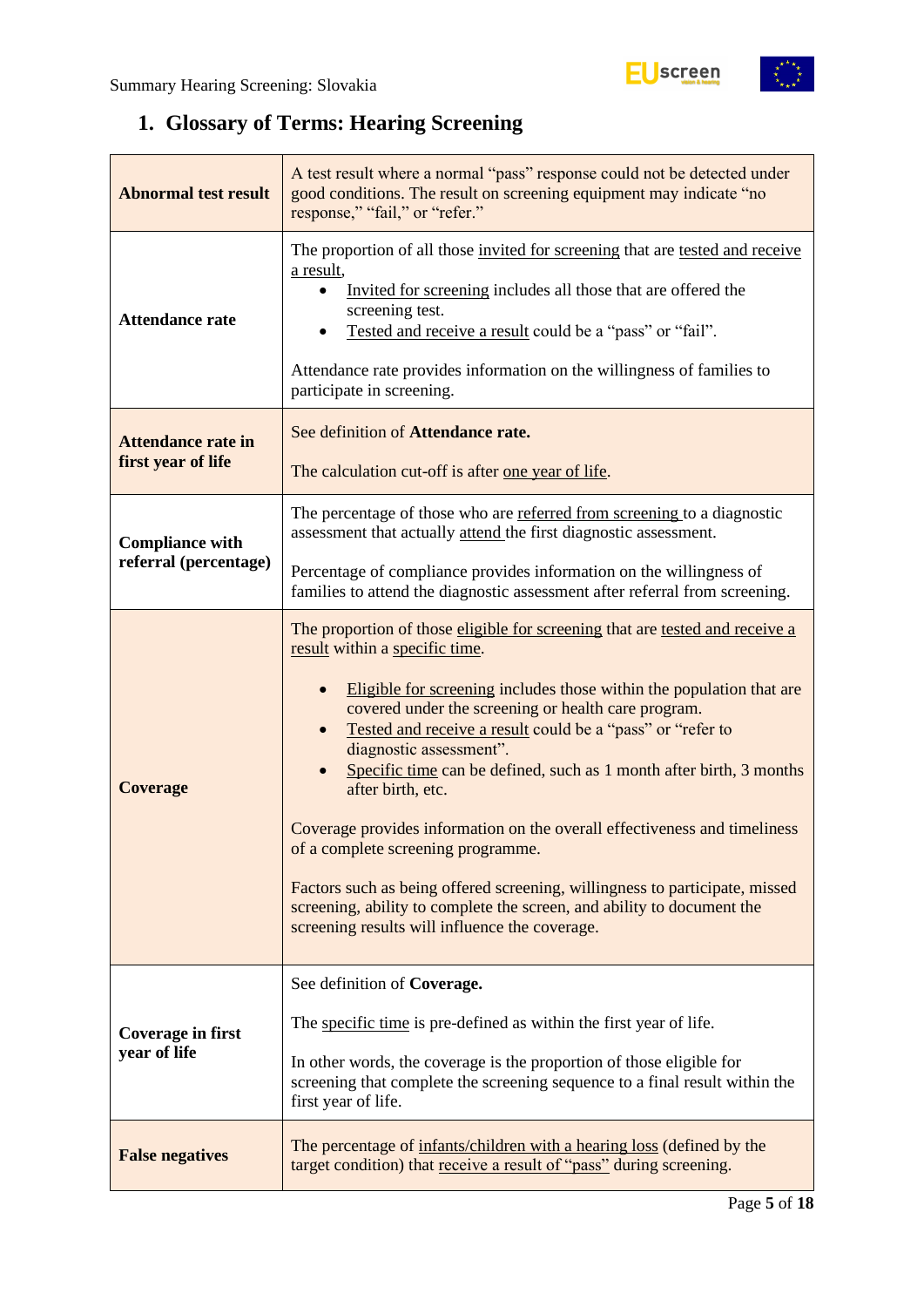T



|                                                                                                                                                                                                         | Example: If 100 infants with hearing loss are screened, and 1 infant passes<br>the screening, the percentage of false negatives is 1%.                                                                 |  |  |
|---------------------------------------------------------------------------------------------------------------------------------------------------------------------------------------------------------|--------------------------------------------------------------------------------------------------------------------------------------------------------------------------------------------------------|--|--|
|                                                                                                                                                                                                         | The percentage of infants/children with normal hearing that receive a<br>result of "fail" from the final screening test.                                                                               |  |  |
| <b>False positives</b>                                                                                                                                                                                  | Example: If 100 infants with normal hearing are screened, and 3 infants<br>fail the screening and are referred for diagnostic assessment, the<br>percentage of false positives is 3%.                  |  |  |
| <b>Guidelines</b>                                                                                                                                                                                       | Recommendations or instructions provided by an authoritative body on the<br>practice of screening in the country or region.                                                                            |  |  |
| <b>Hearing screening</b><br>professional                                                                                                                                                                | A person qualified to perform hearing screening, according to the practice<br>in your country or region.                                                                                               |  |  |
| <b>Inconclusive test</b><br>A test result where a normal "pass" response could not be detected due to<br>result<br>poor test conditions.                                                                |                                                                                                                                                                                                        |  |  |
| <b>Invited for screening</b>                                                                                                                                                                            | Offered screening.                                                                                                                                                                                     |  |  |
| An indication of the effectiveness or performance of screening, such as a<br><b>Outcome of hearing</b><br>measurement of coverage rate, referral rate, number of infants detected,<br>screening<br>etc. |                                                                                                                                                                                                        |  |  |
| <b>Permanent hearing</b>                                                                                                                                                                                | A hearing impairment that is <i>not</i> due to a temporary or transient condition<br>such as middle ear fluid.                                                                                         |  |  |
| loss                                                                                                                                                                                                    | Permanent hearing loss can be either sensorineural or permanent<br>conductive.                                                                                                                         |  |  |
| <b>Positive predictive</b>                                                                                                                                                                              | The percentage of infants/children referred from screening who have a<br>confirmed hearing loss, as described by your protocol or guideline and<br>indicated in the Target Condition (see definition). |  |  |
| value                                                                                                                                                                                                   | For example, if 100 babies are referred from screening for diagnostic<br>assessment and 90 have normal hearing while 10 have a confirmed hearing<br>loss, the positive predictive value would be 10%.  |  |  |
| <b>Preschool or</b><br>(pre)school children                                                                                                                                                             | All children between 3-6 years of age.                                                                                                                                                                 |  |  |
| <b>Preschool or</b>                                                                                                                                                                                     | Screening that takes place during the time children are between 3-6 years<br>of age.                                                                                                                   |  |  |
| (pre)school screening                                                                                                                                                                                   | This refers to <i>any</i> hearing screening during this age. The location of the<br>screening is irrelevant to the definition.                                                                         |  |  |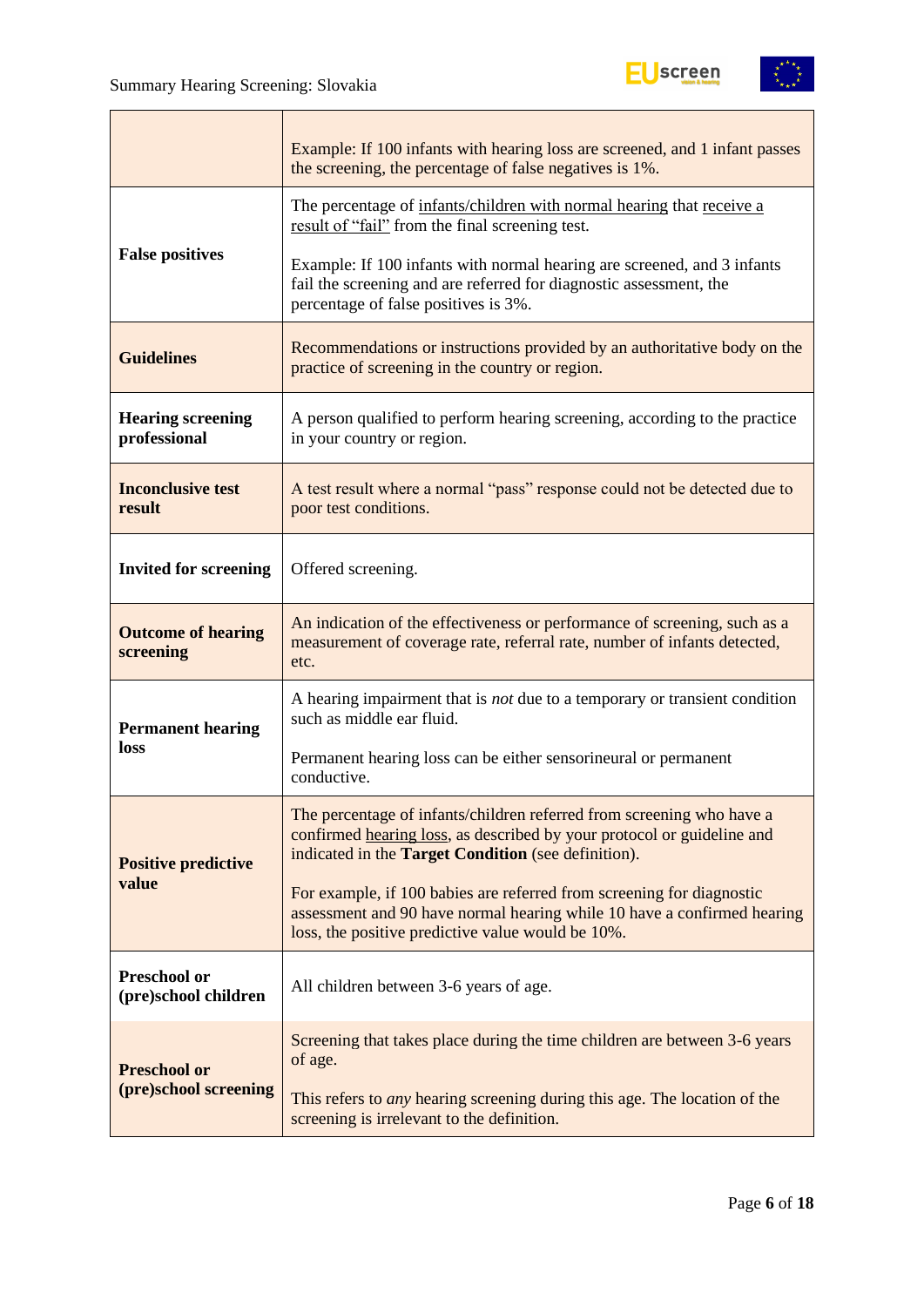



| <b>Prevalence</b>           | The number or percentage of individuals with a specific disease or<br>condition. Prevalence can either be expressed as a percentage, proportion,<br>or as the value per 1000 individuals within the same demographic.                                                                                                                                                                                                              |  |  |
|-----------------------------|------------------------------------------------------------------------------------------------------------------------------------------------------------------------------------------------------------------------------------------------------------------------------------------------------------------------------------------------------------------------------------------------------------------------------------|--|--|
| <b>Programme</b>            | An organized system for screening, which could be based nationally,<br>regionally or locally.                                                                                                                                                                                                                                                                                                                                      |  |  |
| <b>Protocol</b>             | Documented procedure or sequence for screening, which could include<br>which tests are performed, when tests are performed, procedures for<br>passing and referring, and so forth.                                                                                                                                                                                                                                                 |  |  |
| <b>Quality assurance</b>    | A method for checking and ensuring that screening is functioning<br>adequately and meeting set goals and benchmarks.                                                                                                                                                                                                                                                                                                               |  |  |
| Referral criteria           | A pre-determined cut-off boundary for when an infant/child should be re-<br>tested or seen for a diagnostic assessment.                                                                                                                                                                                                                                                                                                            |  |  |
|                             | For example, referral criteria may be "no response" at 35 dB nHL.                                                                                                                                                                                                                                                                                                                                                                  |  |  |
| <b>Risk babies / Babies</b> | All infants that are considered to be at-risk or have risk-factors for hearing<br>loss according to the screening programme.                                                                                                                                                                                                                                                                                                       |  |  |
| at-risk                     | Two common risk factors are admission to the neonatal-intensive care unit<br>(NICU) or born prematurely. However, other risk factors for hearing loss<br>may also be indicated in the screening programme.                                                                                                                                                                                                                         |  |  |
|                             | The percentage of infants/children with hearing loss that are identified via<br>the screening program.                                                                                                                                                                                                                                                                                                                             |  |  |
| <b>Sensitivity</b>          | For example, if 100 babies with hearing loss are tested, and 98 of these<br>babies are referred for diagnostic assessment while 2 pass the screening,<br>the sensitivity is 98%.                                                                                                                                                                                                                                                   |  |  |
|                             | The percentage of infants/children with normal hearing that pass the<br>screening.                                                                                                                                                                                                                                                                                                                                                 |  |  |
| <b>Specificity</b>          | For example, if 100 babies with normal hearing are tested, and 10 of these<br>babies are referred for diagnostic assessment and 90 pass the screening, the<br>specificity is 90%.                                                                                                                                                                                                                                                  |  |  |
| <b>Target condition</b>     | The hearing loss condition you are aiming to detect via your screening<br>programme. This includes:<br>The laterality of the condition, whether the program aims to detect<br>both unilateral and bilateral hearing loss or just bilateral hearing<br>loss.<br>The severity of the condition, whether the program aims to detect<br>$\bullet$<br>hearing loss $\geq$ 30 dB HL, $\geq$ 35 dB HL, $\geq$ 40 dB HL or $\geq$ 45 dB HL |  |  |
| <b>Well, healthy babies</b> | Infants who are <i>not</i> admitted into the NICU or born prematurely.<br>Well, healthy babies may or may not have additional risk factors for<br>hearing loss, according to the procedures indicated in the specific<br>screening programme.                                                                                                                                                                                      |  |  |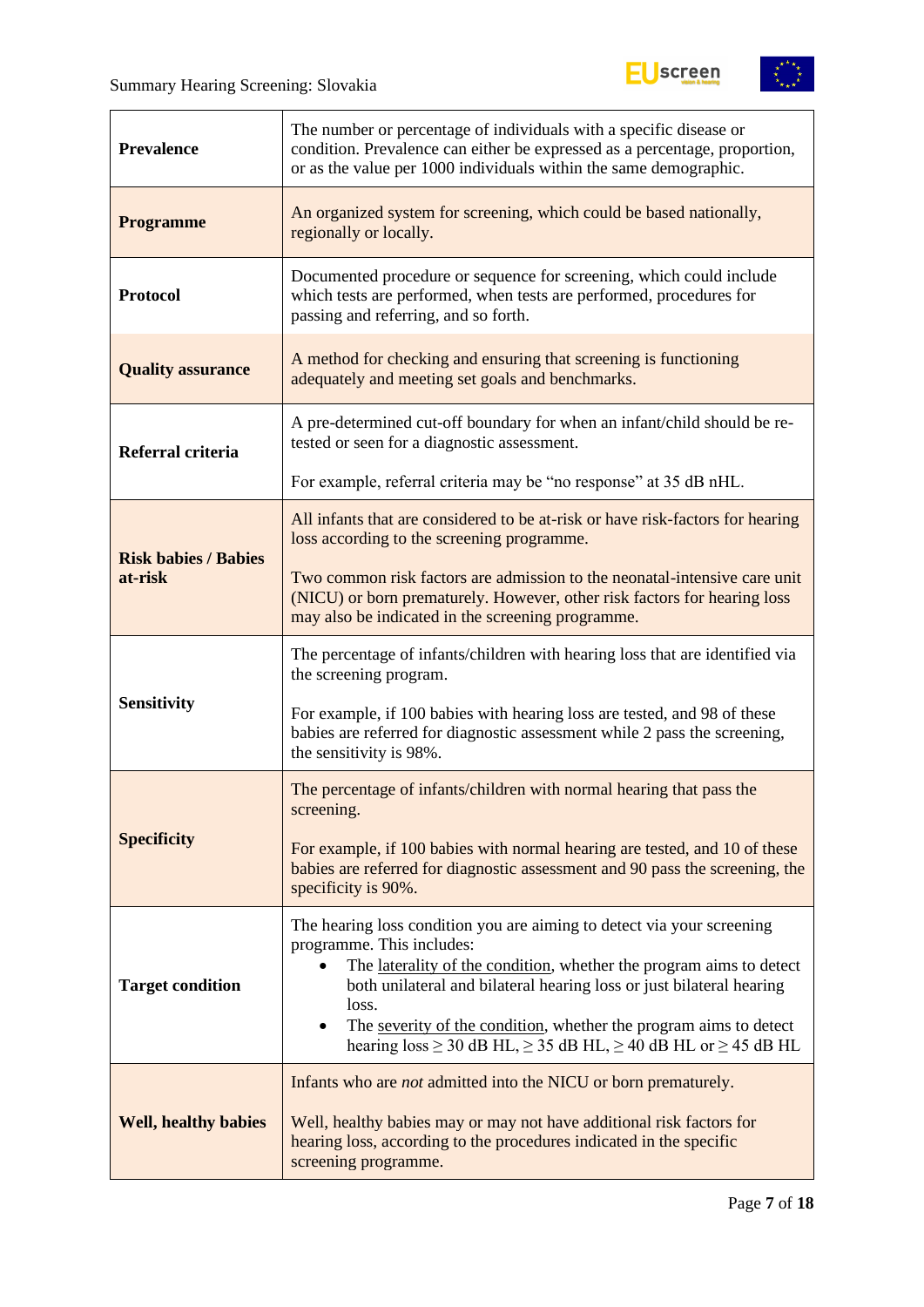



### <span id="page-7-0"></span>**2. Abbreviations**

- ABR auditory brainstem response
- aABR automatic auditory brainstem response
- ANSD auditory neuropathy spectrum disorder
- ASSR auditory steady-state response
- CI cochlear implant
- CMV cytomegalovirus
- dB HL decibel hearing level
- dB nHL decibel normalized hearing level
- dB SNR decibel signal-to-noise ratio
- DPOAE distortion product otoacoustic emissions
- HA hearing aid
- NICU neonatal intensive care unit
- OAE otoacoustic emissions
- TEOAE transient-evoked otoacoustic emissions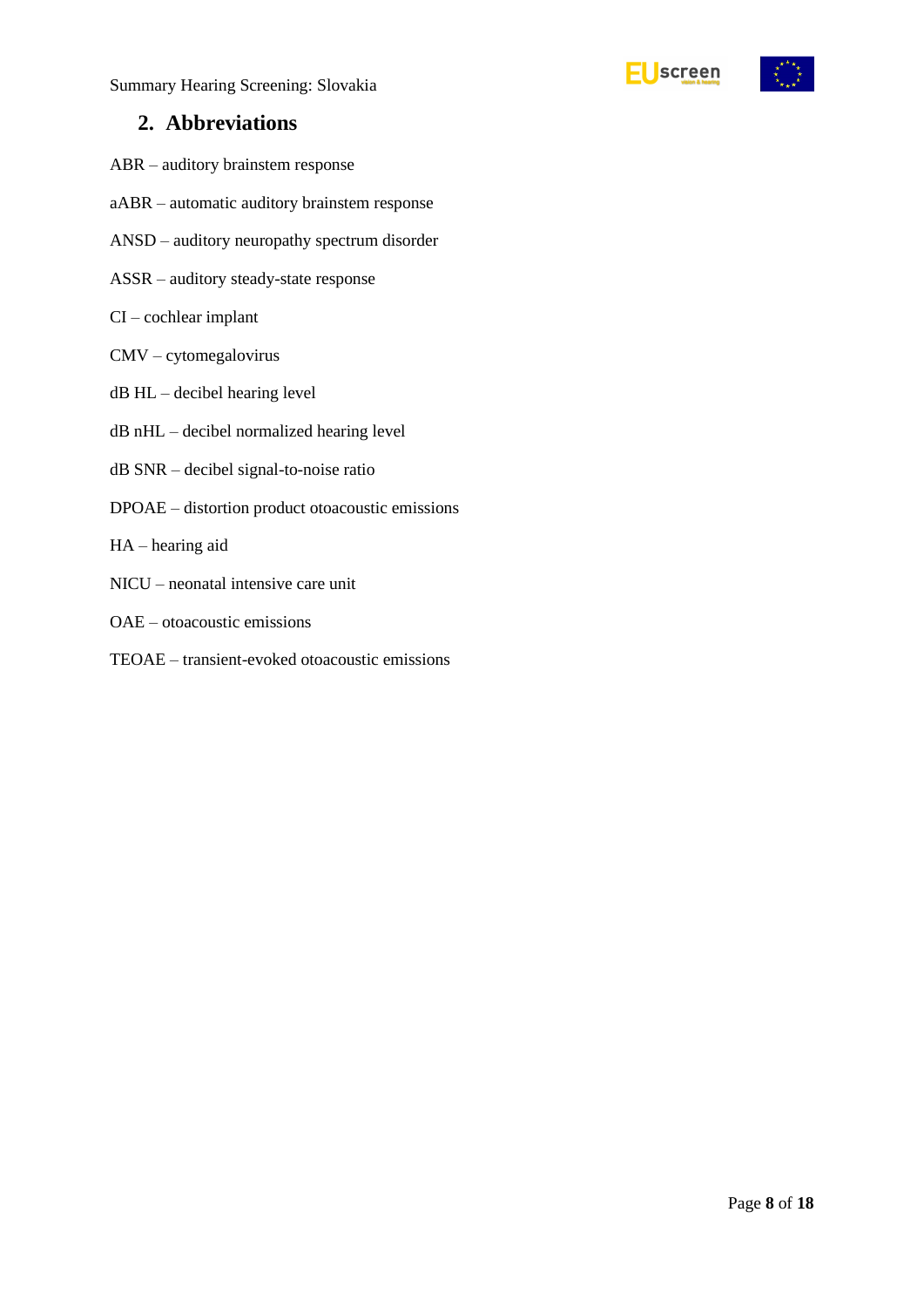



### <span id="page-8-0"></span>**3. Background**

In Slovakia, hearing screening is performed nationally and organized both nationally and locally. The following report contains information with regards to childhood hearing screening in the entire country of Slovakia.

#### <span id="page-8-1"></span>**3.1. General**

Slovakia has a total area of 49 035 km<sup>2</sup> with a population of 5 443 120 in December of 2017.

In Slovakia, all births are registered. The number of live births in Slovakia in 2017 was 57 969.

The World Bank income classification categorizes Slovakia as a high country (The World Bank, 2018). The gross domestic product (GDP) in 2018 was  $\epsilon$ 16 560 per capita in Slovakia.

From the World Health Organization (WHO) Global Health Expenditure Database, health expenditure for Slovakia in 2015 was 1101 USD or €998 per capita (World Health Organization (WHO), 2018).

An infant mortality rate of 5.1 per 1000 is reported for Slovakia in 2015 according to the United Nations Statistics Division (United Nations Statistics Division, 2016).

#### <span id="page-8-2"></span>**3.2. Neonatal hearing screening**

In Slovakia, neonatal hearing screening is conducted universally, with all babies in the country having access to hearing screening, though participation is not obligatory for parents. Hearing screening started in Slovakia in 2006 and available across the country by 2009. Screening may not be provided in some local areas if there are issues with equipment.

Neonatal hearing screening is funded through the state health insurance and is embedded in the Preventive Child Health Care screening system. Neonatal hearing screening is organized by the Pediatric ENT Department of Medical Faculty and NICD in Bratislava; they are currently working on better organisation of screening within the country.

National guidelines are available as is a screening protocol used across the country (Ministerstva zdravotníctva Slovenskej republiky, 2006). There are no differences in the screening protocols across the country.

#### <span id="page-8-3"></span>**3.3. Preschool hearing screening**

There is no preschool hearing screening programme in Slovakia.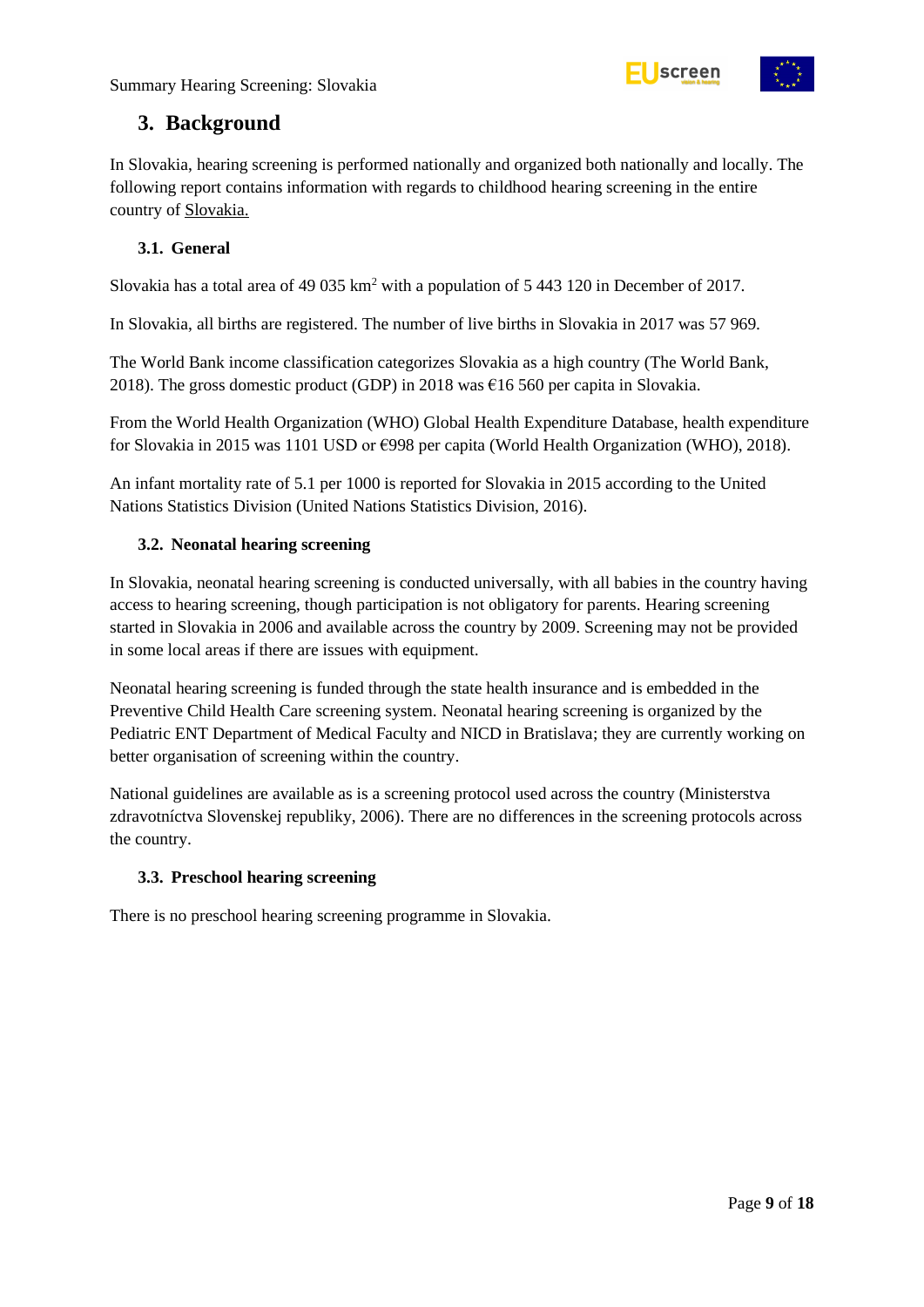



# <span id="page-9-0"></span>**4. Guidelines & Quality Control**

There are national guidelines for hearing screening in Slovakia. Guidelines were developed by the Ministry of Health in 2006 (Ministerstva zdravotníctva Slovenskej republiky, 2006). The guideline has not been revised since its initial implementation. Preparation of a new guideline is of interest in Slovakia.

Quality assurance of hearing screening programmes is not imposed by the government; however, information is collected by the ENT clinic in Bratislava and stored in a database. Collection of data has been in place since 2015; however, it is difficult to collect all data due to inconsistent cooperation from hospitals. Data collection is performed via paper copies of screening results from individual children that is sent to the Paediatric ENT department in Bratislava. A national registry is in consideration; however, due to data collection issues, national data are not available.

Studies have not been performed on the hearing screening programme in Slovakia or its effectiveness. Annual reporting does not take place on a national level.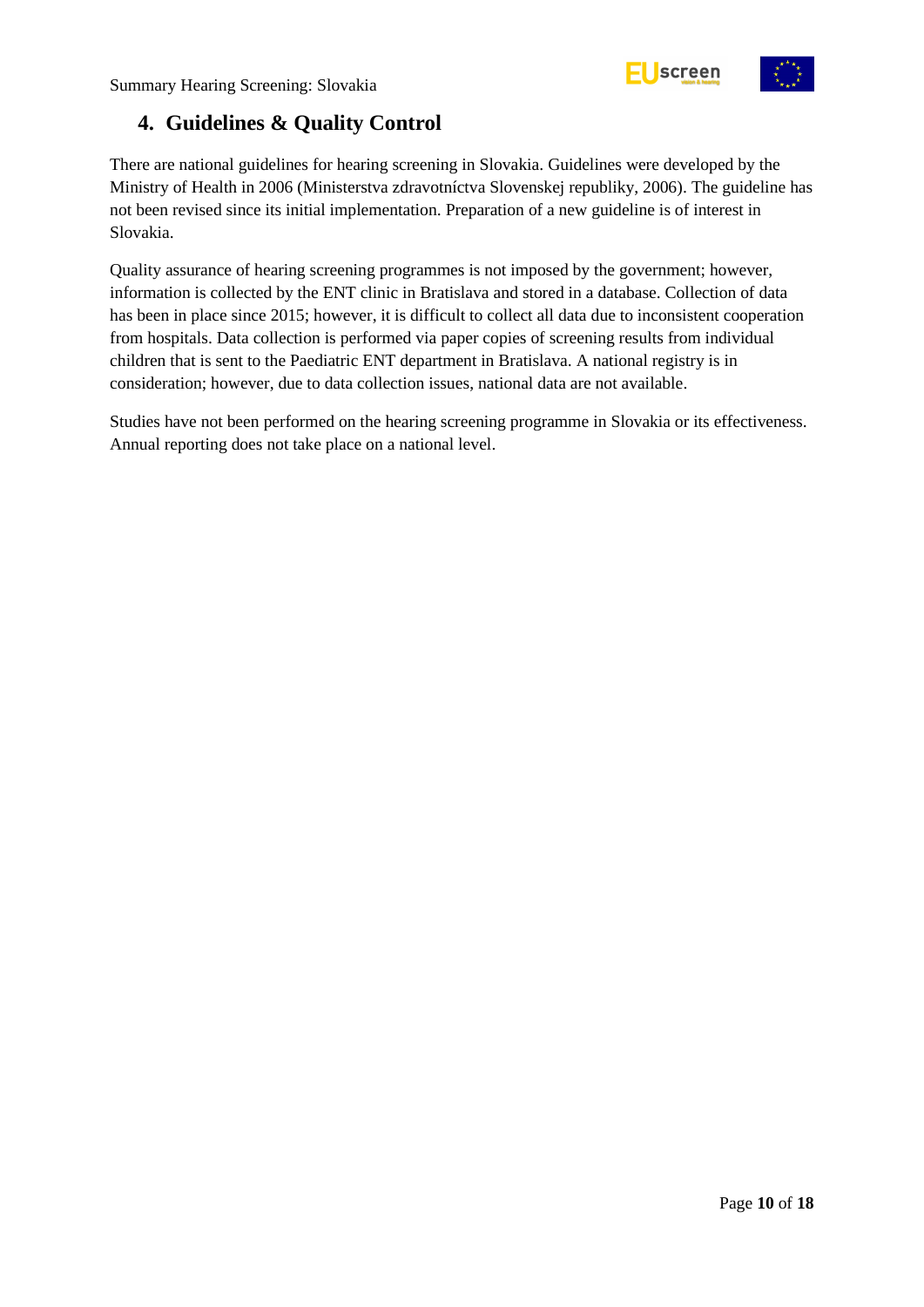# <span id="page-10-0"></span>**5. Process: Screening, Diagnosis, Intervention**

#### <span id="page-10-1"></span>**5.1. Neonatal hearing screening**

Well babies are screened in the hospital, and at-risk babies are screened in the hospital or child health clinic. The percentage of infants born in a maternity hospital in Slovakia is unknown, though it is very high. The percentage of home births are low. The average length of stay in the hospital after delivery is unknown, though roughly estimated to be around 3-4 days. Parents/caregivers of well and at-risk babies are invited to participate in neonatal hearing screening via a phone call or directly in person in the hospital.

Guidelines from the Ministry of Health indicates that screening should be completed by 1 month of age; however, hearing screening for well babies should be completed in the hospital before discharge. The diagnostic assessment for all infants should be completed by 6 months of age.

Infants at-risk are those with infectious causes (rubella, measles, mumps, cCMV, and meningitis), use of ototoxic medications, birth complications (hypoxemia, low birthweight, hyperbilirubinemia, and prematurity, genetic predisposition to hearing impairment. Data on the prevalence of CMV and meningitis are not available.

Data are unavailable regarding the target conditions for neonatal hearing screening.

#### <span id="page-10-2"></span>**5.2. Neonatal diagnostic assessment**

The diagnostic assessment should be completed by 5-6 months of age.

#### <span id="page-10-3"></span>**5.3. Preschool hearing screening**

Not applicable.

#### <span id="page-10-4"></span>**5.4. Intervention approach**

In Slovakia, treatment options available include grommets, hearing aids, bone conductive devices, and cochlear implants. Intervention should be provided by about 6 to 7 months of age. Infants are fitted with hearing aids from 6-12 months of age or older and with cochlear implants from 1-2 years of age or older.

Data are not available regarding the fitting criteria for hearing aids in Slovakia, as it varies depending on the type of hearing loss.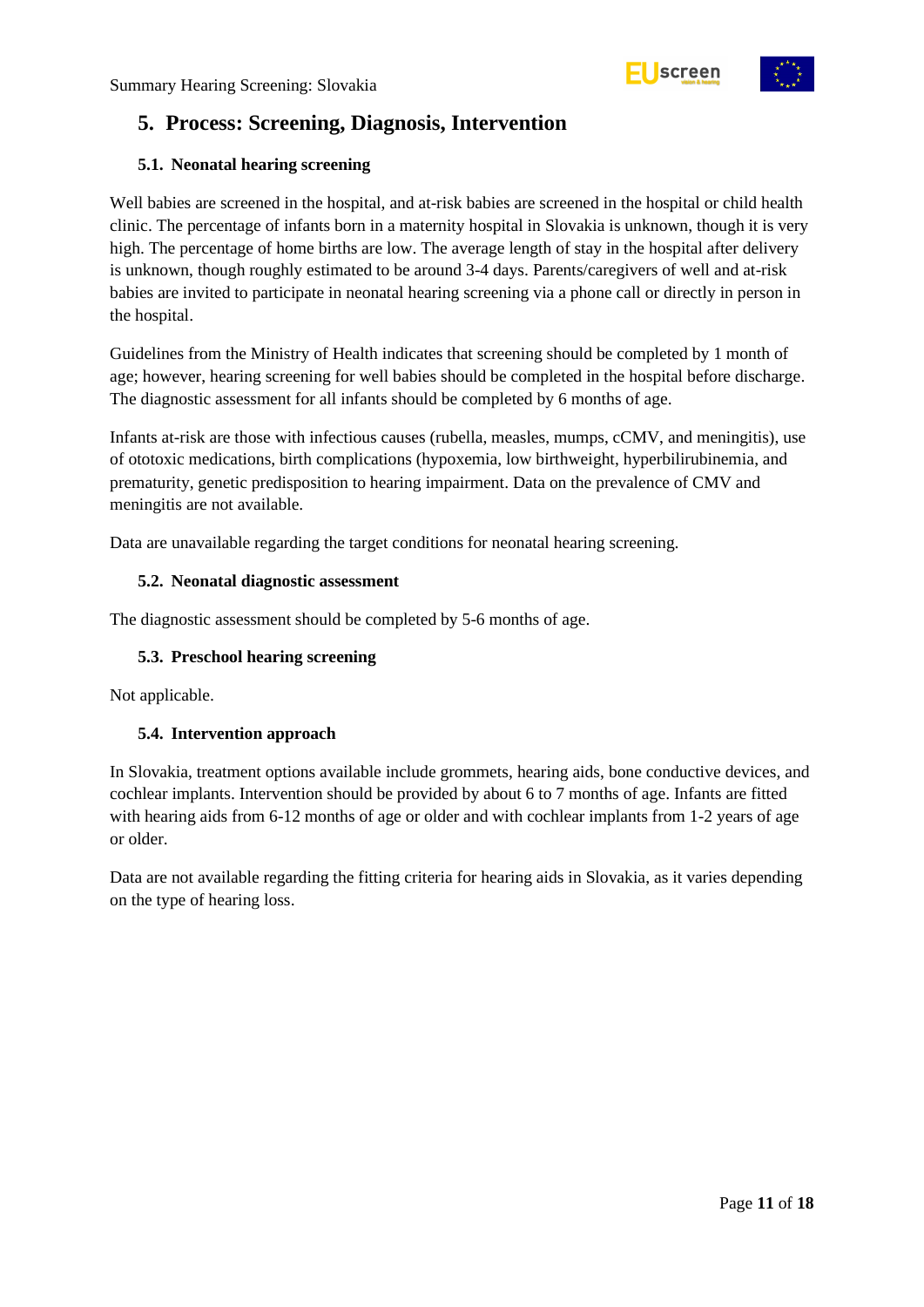



### <span id="page-11-0"></span>**6. Protocols**

Hearing screening protocols are described for neonatal hearing screening (well and at-risk) as well as for preschool hearing screening when applicable.

- The Test performed is the screening technique used
- The Age of the child is indicated in hours, days, months or years
- Referral criteria may be the lack of an OAE response at specified frequencies, a responsewaveform repeatability constant, the absence of an aABR response at a specified intensity, or an absent behavioural response at a specified intensity. Referral criteria may be defined within a protocol or limited based on the device used.
- The Device is the screening device used.
- Unilateral Referrals indicates whether children are referred if only one ear fails screening.
- The Location is where the screening takes place

#### <span id="page-11-1"></span>**6.1. Neonatal hearing screening (well)**

The process for neonatal hearing screening for well babies is described in Table 1. A 2-step OAE protocol is in effect, whereby the first OAE is performed in the maternity hospital on the  $1<sup>st</sup>$  to  $3<sup>rd</sup>$  day of life. If the infant fails the first test, rescreening at 1 month of age either at the maternity hospital or the ENT department. A subsequent fail at rescreening would warrant a referral to the ENT department for a diagnostic assessment.

OAE2 1 month Yes Maternity hospital

| <b>Test</b> | Age           | <b>Referral</b><br>criteria | <b>Device</b> | <b>Unilateral</b><br><b>Referrals?</b> | Location           |  |
|-------------|---------------|-----------------------------|---------------|----------------------------------------|--------------------|--|
| OAE1        | $24-72$ hours | Not described               | Not described | Yes                                    | Maternity hospital |  |

<span id="page-11-4"></span>Table 1: Process for neonatal hearing screening for well, healthy infants in Slovakia.

<span id="page-11-2"></span>

|  |  |  | 6.2. Neonatal hearing screening (at-risk) |  |
|--|--|--|-------------------------------------------|--|
|--|--|--|-------------------------------------------|--|

The screening process for at-risk infants is described in Table 2. In Slovakia, at-risk infants are screened with OAE and then referred to the ENT department for an aABR.

<span id="page-11-5"></span>Table 2: Process for neonatal hearing screening for at-risk infants in Slovakia.

| <b>Test</b>  | Age     | Referral criteria | <b>Unilateral Referrals?</b> | Location       |
|--------------|---------|-------------------|------------------------------|----------------|
| $OAE + aABR$ | ∣ month | $-35$ dB nHL      | Yes                          | Hospital / ENT |
|              |         |                   |                              | department     |

#### <span id="page-11-3"></span>**6.3. Preschool hearing screening**

Not applicable.

/ ENT department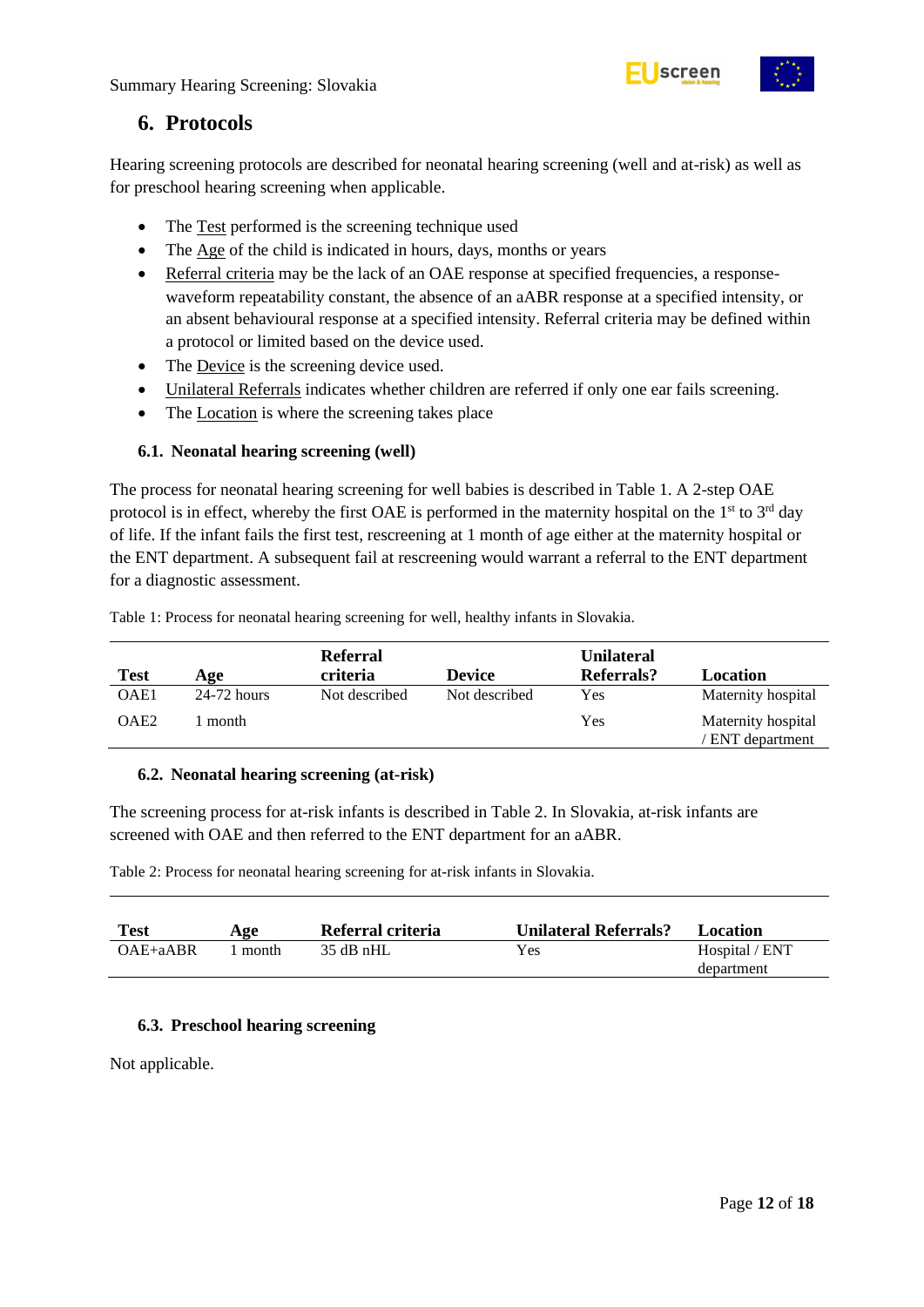



### <span id="page-12-0"></span>**7. Professionals**

#### <span id="page-12-1"></span>**7.1. Neonatal hearing screening (well)**

Initial neonatal hearing screening is performed by newborn nurses in the maternity hospitals. Rescreening is performed by newborn nurses if performed in the maternity hospital and audiologist nurses if performed in the ENT department.

Newborn nurses do not have any special training for performing hearing screening. They are only trained to perform the OAE by the manufacturer when the devices were purchased. Ongoing training is performed on-the-job. Audiologist nurses are nurses that have a specific 1-year audiological training.

#### <span id="page-12-2"></span>**7.2. Neonatal hearing screening (at-risk)**

Screening for at-risk infants is performed by doctors or audiologist nurses.

#### <span id="page-12-3"></span>**7.3. Preschool hearing screening**

Not applicable.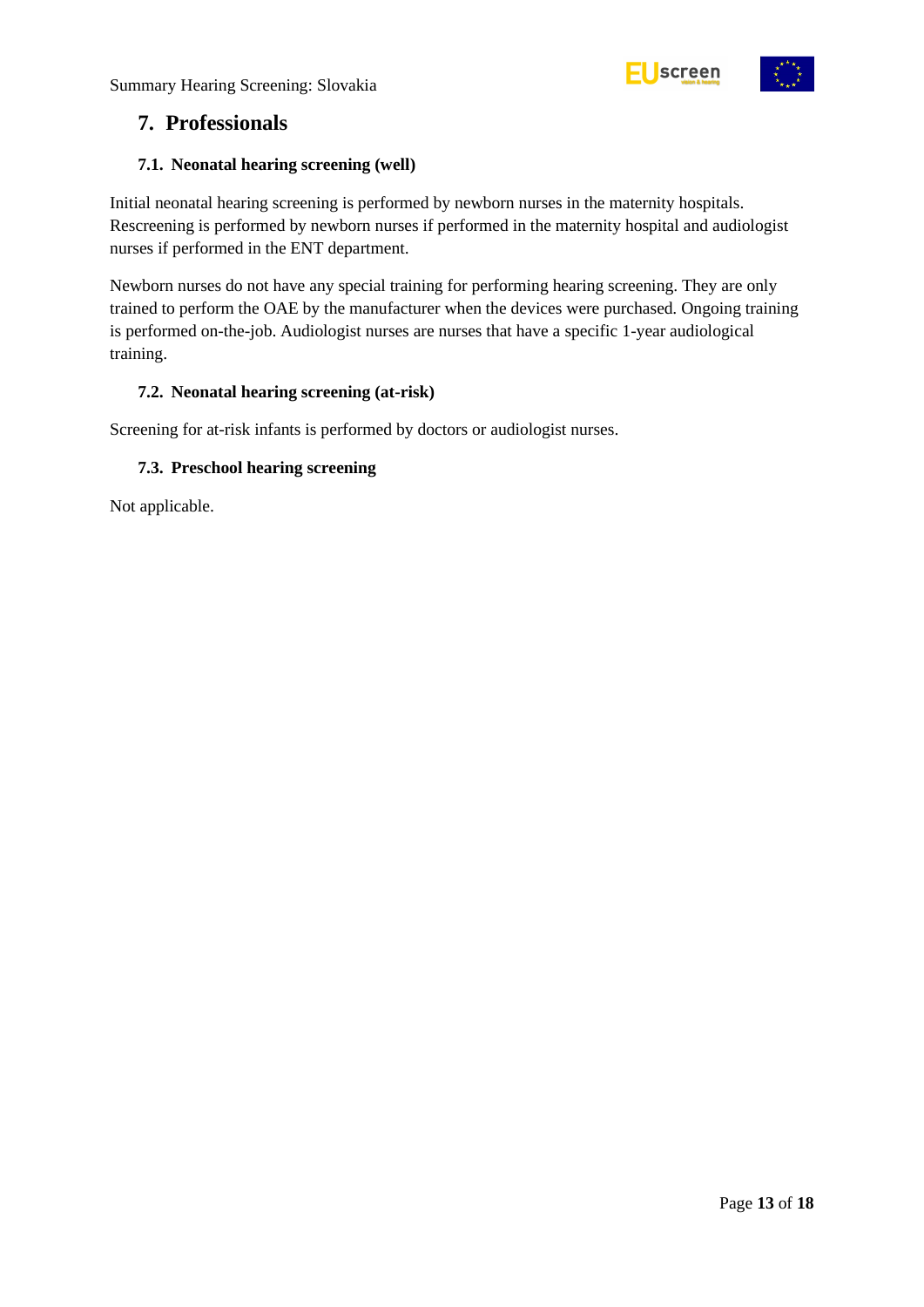

# <span id="page-13-0"></span>**8. Results: Neonatal Hearing Screening**

#### <span id="page-13-1"></span>**8.1. Coverage and attendance rates**

In Slovakia, national data on neonatal hearing screening is not yet available. Efforts are underway to develop a national registry system. Neonatal hearing screening should be available in all maternity hospitals, and all infants should be screened in theory; however, this may not be completely the case in practice. For example, screening does not cover home births. Parents must seek out hearing screening independently for these cases. Additionally, if equipment is malfunctioning, these infants may be missed.

Currently, no data are available on screening coverage or attendance.

#### <span id="page-13-2"></span>**8.2. Referral rates**

Data are not available.

#### <span id="page-13-3"></span>**8.3. Diagnostic assessment attendance**

Data are not available.

#### <span id="page-13-4"></span>**8.4. Prevalence / Diagnosis**

Data are not available.

#### <span id="page-13-5"></span>**8.5. Treatment success**

In Slovakia, it is unknown how many children per year are fitted with hearing aids or cochlear implants. It is roughly estimated that 50 children per year are implanted with cochlear implants.

#### <span id="page-13-6"></span>**8.6. Screening evaluation**

Actual data on the sensitivity or specificity of neonatal hearing screening are not available, and neither are data on false positives, false negatives, or the positive predictive value.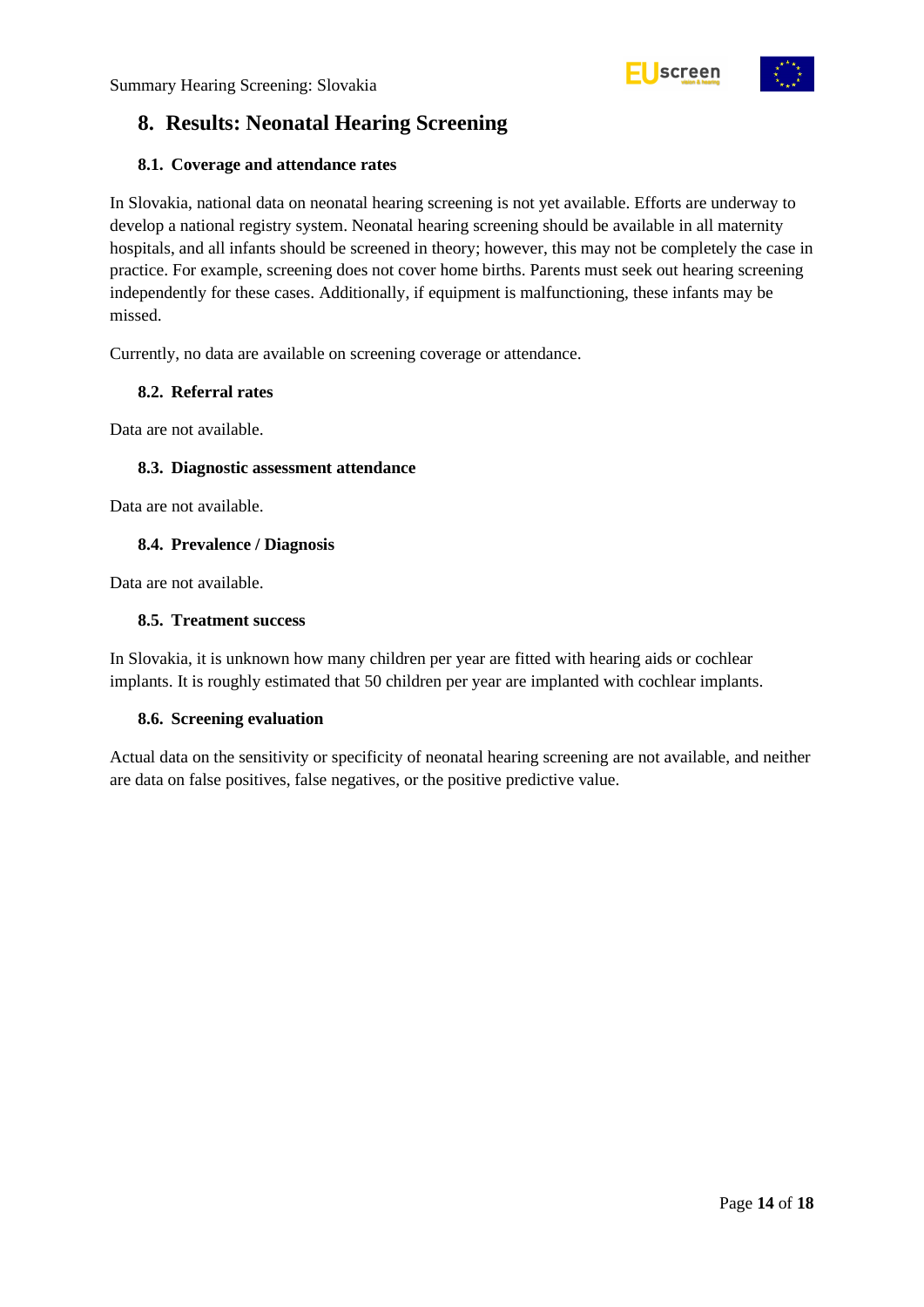

# <span id="page-14-0"></span>**9. Results: Preschool Hearing Screening**

### <span id="page-14-1"></span>**9.1. Coverage and attendance rates**

Not applicable. There is no preschool hearing screening in Slovakia.

#### <span id="page-14-2"></span>**9.2. Referral rates**

Not applicable.

#### <span id="page-14-3"></span>**9.3. Diagnostic assessment attendance**

Not applicable.

#### <span id="page-14-4"></span>**9.4. Screening evaluation**

Not applicable.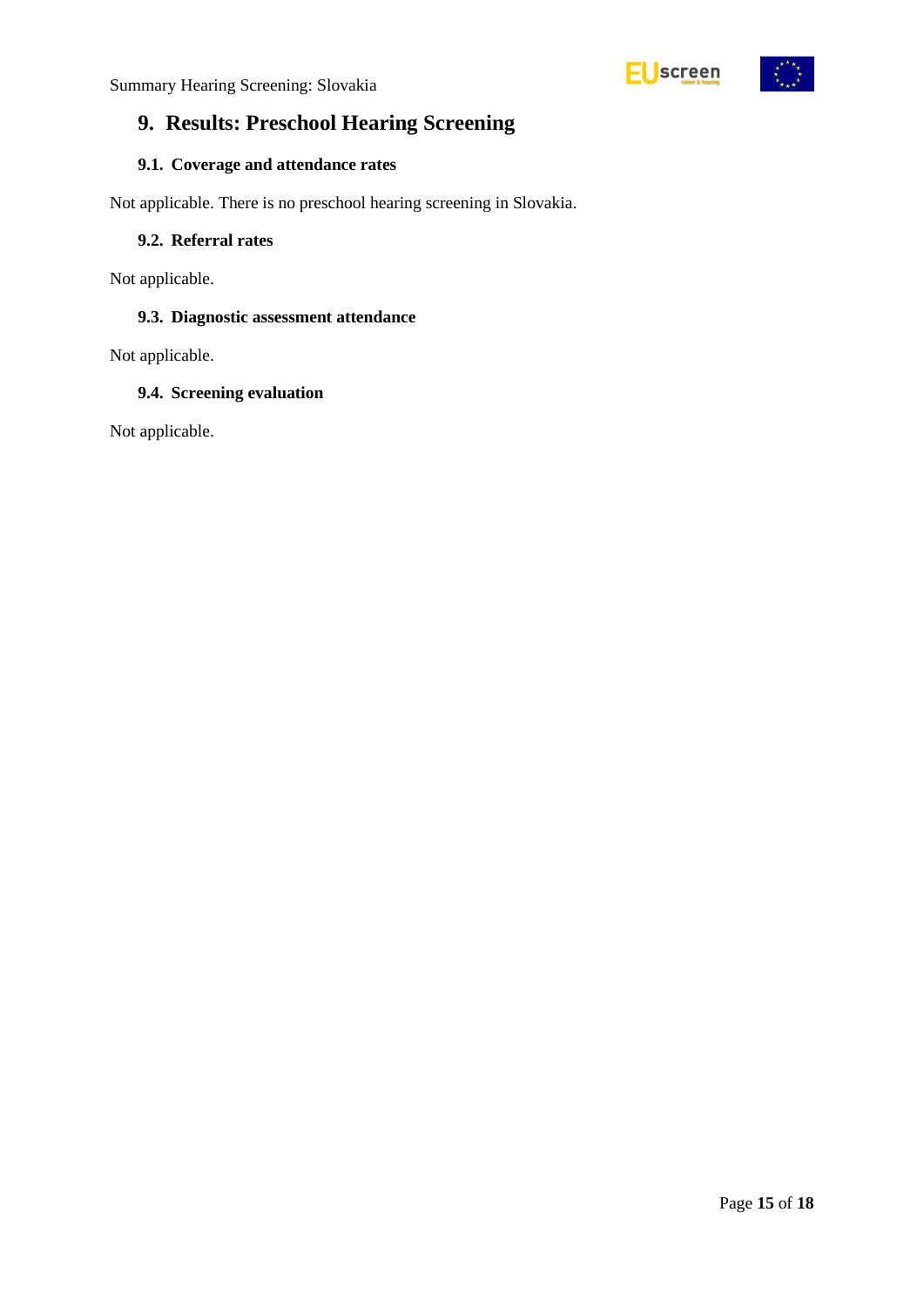



### <span id="page-15-0"></span>**10. Costs: Neonatal Hearing Screening**

Financing of neonatal hearing screening in Slovakia is covered by health insurance. Screening is free of charge for parents. There are three health insurance companies in Slovakia

A cost analysis of neonatal hearing screening in Slovakia has not been completed.

#### <span id="page-15-1"></span>**10.1. Screening costs**

The total screening costs is unknown. The screening cost per well baby can be estimated from the reimbursement provided by the insurance companies. The reimbursement per child screened is  $£11.66$ , €11.12 and €9.90 per child per year.

#### <span id="page-15-2"></span>**10.2. Equipment costs**

The cost an OAE screening device depends on the make and manufacturer. Data are unavailable, but a roughly estimated cost is €1000 per device. Maintenance costs are unknown. Devices are often replaced every 10 years. The cost for disposables is unknown.

#### <span id="page-15-3"></span>**10.3. Staff costs**

There are 55 maternity hospitals and 6 ENT diagnostic departments. The average annual salary for a newborn nurse is €10 194, for an audiological nurse is €10 764, for a non-attested physician is €14 310 and for an attested physician is  $\epsilon$ 26 418.

#### <span id="page-15-4"></span>**10.4. Diagnostic costs**

The total cost of diagnostic confirmation is not indicated.

#### <span id="page-15-5"></span>**10.5. Amplification costs**

In the Slovakia, not all children with hearing loss are treated. There are problems in Slovakia with regards to the number of phoniatricians, and therefore, many parents travel abroad to have their children fitted with hearing aids. There are no data with regards to the number of parents that refuse cochlear implants for their children.

Data are unavailable regarding the yearly intervention costs for hearing aid or cochlear implant treatment. The hearing aid device itself is around  $\epsilon$ 500 and cochlear implants are  $\epsilon$ 23 000, plus the cost of surgery is  $€1800$ .

#### <span id="page-15-6"></span>**10.6. Social costs**

There are approximately 80 schools in Slovakia for deaf and hard-of-hearing students. It is unknown how many children attend this school. In mainstream schools, extra support is provided to children with hearing impairment. All costs for mainstream or special education schools are unknown.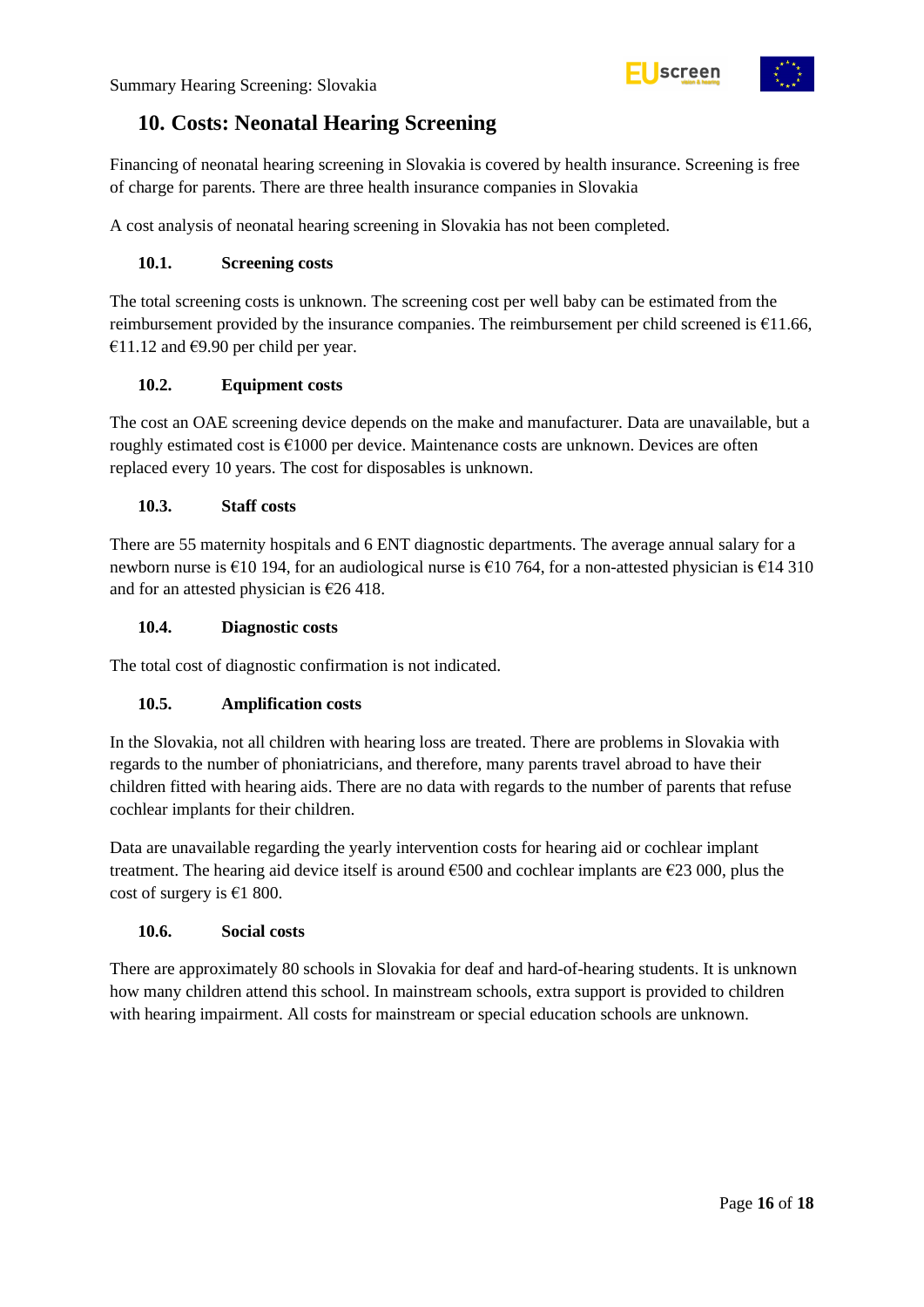



# <span id="page-16-0"></span>**11. Costs: Preschool Hearing Screening**

### <span id="page-16-1"></span>**11.1. Screening costs**

Not applicable.

#### <span id="page-16-2"></span>**11.2. Equipment costs**

Not applicable.